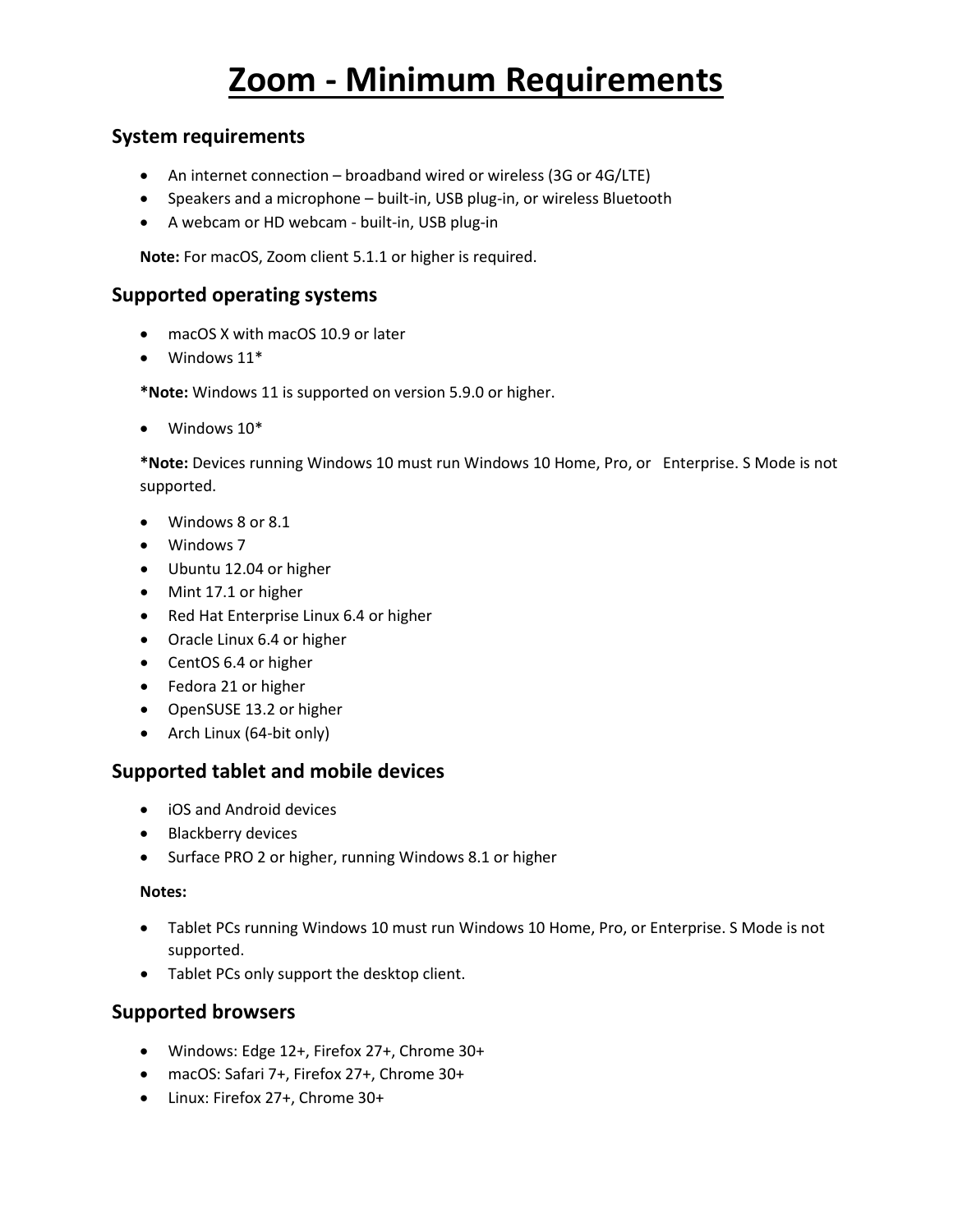# **Zoom - Minimum Requirements**

**Note:** Some features in the web client are not supported on Internet Explorer.

## **Processor and RAM requirements**

|                  | <b>Minimum</b>             | Recommended                                                 |
|------------------|----------------------------|-------------------------------------------------------------|
| <b>Processor</b> | Single-core 1Ghz or higher | Dual-core 2Ghz or higher (Intel i3/i5/i7 or AMD equivalent) |
| <b>RAM</b>       | N/A                        | 4 Gb                                                        |

#### **Notes:**

- Dual and single-core laptops have a reduced frame rate when screen sharing (around 5 frames per second). For optimum screen-sharing performance on laptops, we recommend a quad-core processor or higher.
- Linux requires a processor or graphics card that can support OpenGL 2.0 or higher.

### **High-DPI support**

• High-DPI displays are supported in Zoom version 3.5 or higher

### **Bandwidth requirements**

The bandwidth used by Zoom will be optimized for the best experience based on the participant's network. It will automatically adjust for 3G, Wi-Fi, or wired environments.

## **Recommended bandwidth for meetings and webinar panelists**

- For 1:1 video calling:
- For high-quality video: 600kbps (up/down)
- For 720p HD video: 1.2Mbps (up/down)
- For 1080p HD video: 3.8Mbps/3.0Mbps (up/down)
- For group video calling:
- For high-quality video: 1.0 Mbps/600kbps (up/down)
- For 720p HD video: 2.6Mbps/1.8Mbps (up/down)
- For 1080p HD video: 3.8Mbps/3.0Mbps (up/down)
- For gallery view receiving: 2.0Mbps (25 views), 4.0Mbps (49 views)
- For screen sharing only (no video thumbnail): 50-75kbps
- For screen sharing with video thumbnail: 50-150kbps
- For audio VoIP: 60-80kbps
- For Zoom Phone: 60-100kbps